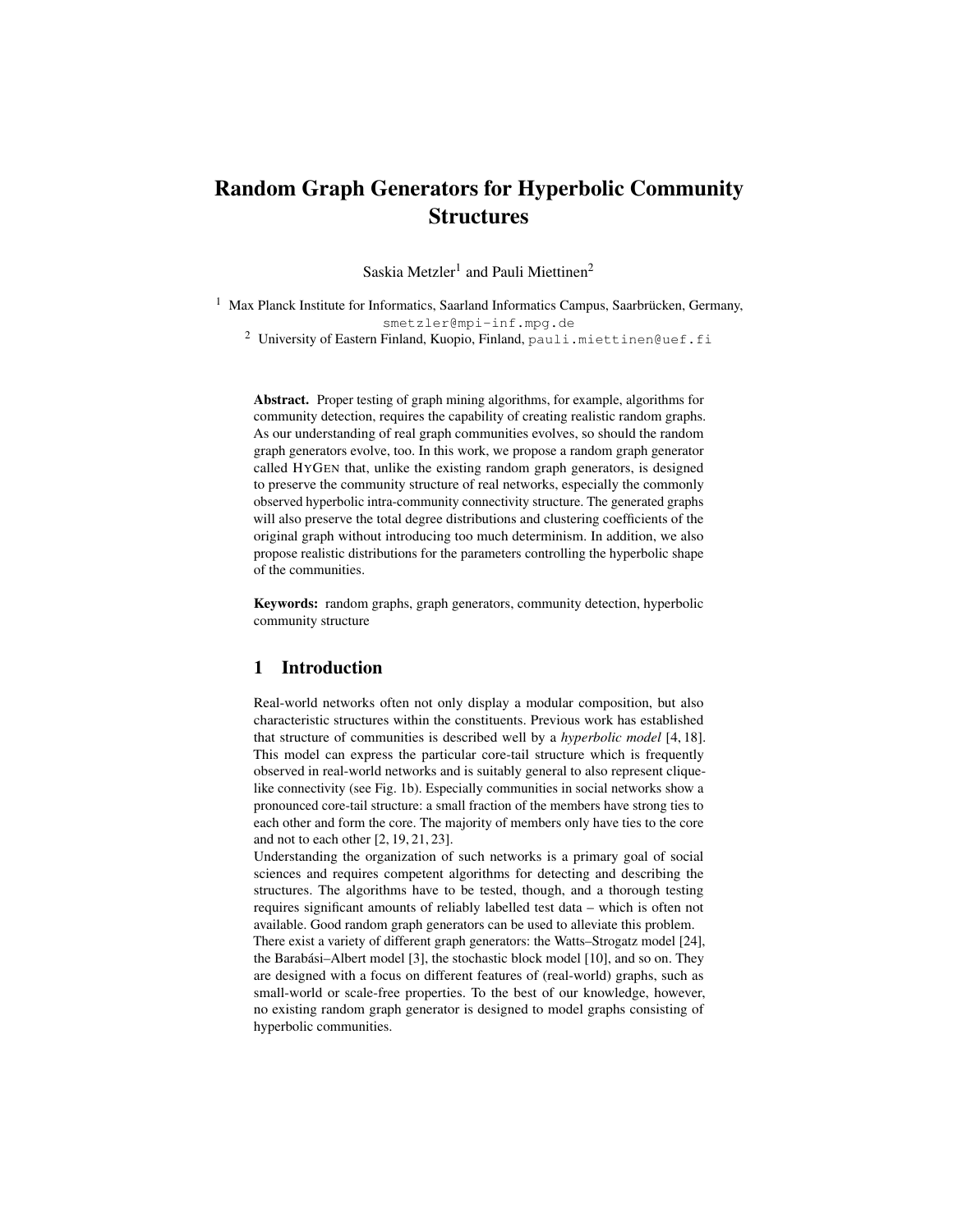#### 2 Saskia Metzler and Pauli Miettinen



Fig. 1: Visualization of parameters for the hyperbolic model, and real-world examples. Models are shown on the degree-ordered adjacency matrix of each community.

As we believe that many real-world graphs actually follow a hyperbolic model, we introduce a novel random graph generator to fill this gap. HYGEN generates modular networks with realistic intra-community structures using parameter distributions derived from observations on real graphs.

## 2 Existing Random Graph Generators

The emphasis of our approach is to model the intra-community structure of graphs realistically. Many existing random graph generators do not consider the concept of community structure at all. The classical Erdős–Rényi [8] model is one of them, as are the Barabási-Albert [3] model and the Forest fire model [16]. Approaches for *graph expansion* [22, 25] typically focus on the global level of modelling realworld graphs. Likewise do hyperbolic geometric graphs [13] whose construction is based on *hyperbolic geometry*. Despite the related-sounding name, there is no direct resemblance to our model. Kronecker graphs [15] permit community structure, but due to their recursive construction using the Kronecker product, communities consist of self-similar building blocks and do not vary in size. Graph generators that permit community structure and that we consider most

relevant in comparison to our method are the stochastic block model (SBM) [10], in particular the variation called degree-corrected SBM (DC-SBM) [11], the R-MAT model [6], and the Lancichinetti–Fortunato–Radicchi (LFR) benchmark [14]. Notice that neither DC-SBM, nor R-MAT, nor LFR provide solutions to the modelling task we aim to solve. We tested to what extent an ideal hyperbolic structure could be captured by the different graph generators and found that none of them captures it well (we omit the details). Some reasons for this are discussed below.

The stochastic block model (SBM) is a popular random graph model that partitions vertices into blocks. The vertices within each block are stochastically equivalent. But SBMs cannot model uneven degree distributions within communities. Degree-corrected SBMs (DC-SBM) [11] are a variation where an additional degree parameter is incorporated for each vertex such that uneven edge probabilities can be accounted for. A crucial detail of this approach is that the probability of a node forming an edge is a global property. Degree-generated SBMs [26], although they overcome the shortcoming of DC-SBMs to not separate vertices based on degree even when that would be the correct partitioning, are similar in that respect. We in contrast assume different probabilities for a node to form interor intra-community edges.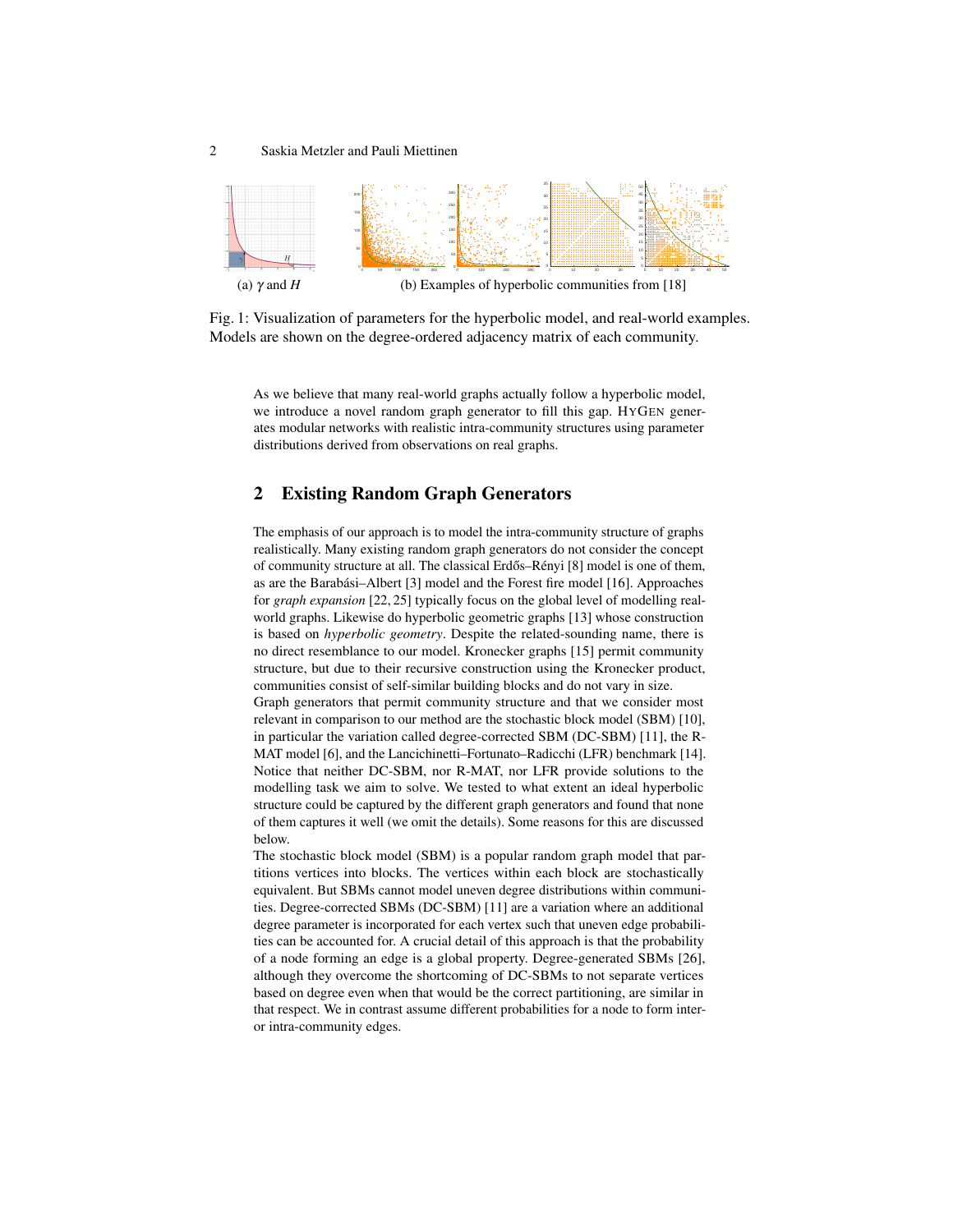R-MAT [6] is based on the recursive construction of an adjacency matrix. The proposed algorithm recursively subdivides this matrix into four equally sized partitions and distributes the edges within according to partition-specific probabilities. This special construction limits the shape of the communities that can be attained. The Lancichinetti–Fortunato–Radicchi (LFR) benchmark [14] is a graph generator proposed to test community detection algorithms. It can produce overlapping community structures as well as weighted and directed networks. It extends the Girvan–Newman benchmark [9] with emphasis on features of real-world graphs such as heterogeneous distributions of the overall node degree and the community size. Still we observe non-realistic intra-community structures showing a nearly uniform degree distribution.

## 3 Hyperbolic Community

Given an undirected graph  $G = (V, E)$  with *n* nodes and *m* edges, we assign a number from  $\{0, \ldots, n-1\}$  to the vertices and use  $(i, j)$  to denote both a pair of vertices and the (potential) undirected edge between them. We call a tuple  $(V_C, \pi_C, \Theta_C)$  a *community C*. The set  $V_C \subseteq V$  contains the nodes of the community, and we write  $n_C = |V_C|$ . The permutation  $\pi_C : V_C \to \{0, \ldots, n_C - 1\}$  orders the nodes, and Θ*<sup>C</sup>* denotes a set of parameters. The hyperbolic community model assumes the nodes to be ordered according to their degrees inside the community. In the model, not every edge between the nodes in  $V_C$  is necessarily part of the community – otherwise all communities would be cliques.

Following [18], community models are defined using functions  $f: \{0, \ldots, n_C - \}$  $1\} \times \{0,\ldots,n_C-1\} \times \Theta_C \rightarrow \{0,1\}$  operating on a set of parameters  $\Theta_C$  and deciding for any pair of vertices  $(i, j) \in \{0, \ldots, n_C - 1\} \times \{0, \ldots, n_C - 1\}$  if an edge between *i* and *j* is part of the community or not. Notice that the function *f* only gets the indices relative to the subgraph, not to the full graph. Thus, to test a pair  $(i, j) \in V_C \times V_C$ , we need to compute  $f(\pi_C(i), \pi_C(j), \Theta_C)$ .

Metzler et al. [18] define multiple equivalent parameter sets Θ. We describe our model using  $\Theta = \text{fixed}(\gamma, H)$ , which provides an immediate intuition about the shape of the connectivity pattern of the community:  $\gamma$  defines the size of the core (a clique) and  $H$  indicates how thick the tail<sup>3</sup> is (see Fig. 1a). In the subsequent analysis it is sometimes useful to consider  $\Theta =$  hyperbolic( $p, \theta$ ) instead. The parameters then have an immediate geometric interpretation: *p* defines the centre of an hyperbola at (−*p*,−*p*), and an edge (*i*, *j*) is in considered to be part of the community if  $(i+p)(j+p) \leq \theta$  (see also [18]).

Yet alternatively, the model can equivalently be expressed in terms of  $\Theta =$ mixture( $x, \Sigma$ ) [18]. With this formulation, the generality of the hyperbolic model is most evident. The mixture parameter  $x \in [-1,1]$  indicates how much the model looks like a line and how much like a hyperbola centered at the origin:  $(1−|x|)(i·j) + x(i + j) ≤ Σ$ . Controlling the boundary condition Σ while fixing  $x = 0$  will yield communities that strictly follow a power law connectivity pattern.

<sup>3</sup>More commonly, intra-communities structures are described as *core* and *periphery* [5]. We use the notion of *core* and *tail* instead since the hyperbolic model allows for more shape variations than the term periphery implies: Tails may get progressively thinner while nodes in the periphery are assumed to be evenly connected to the core.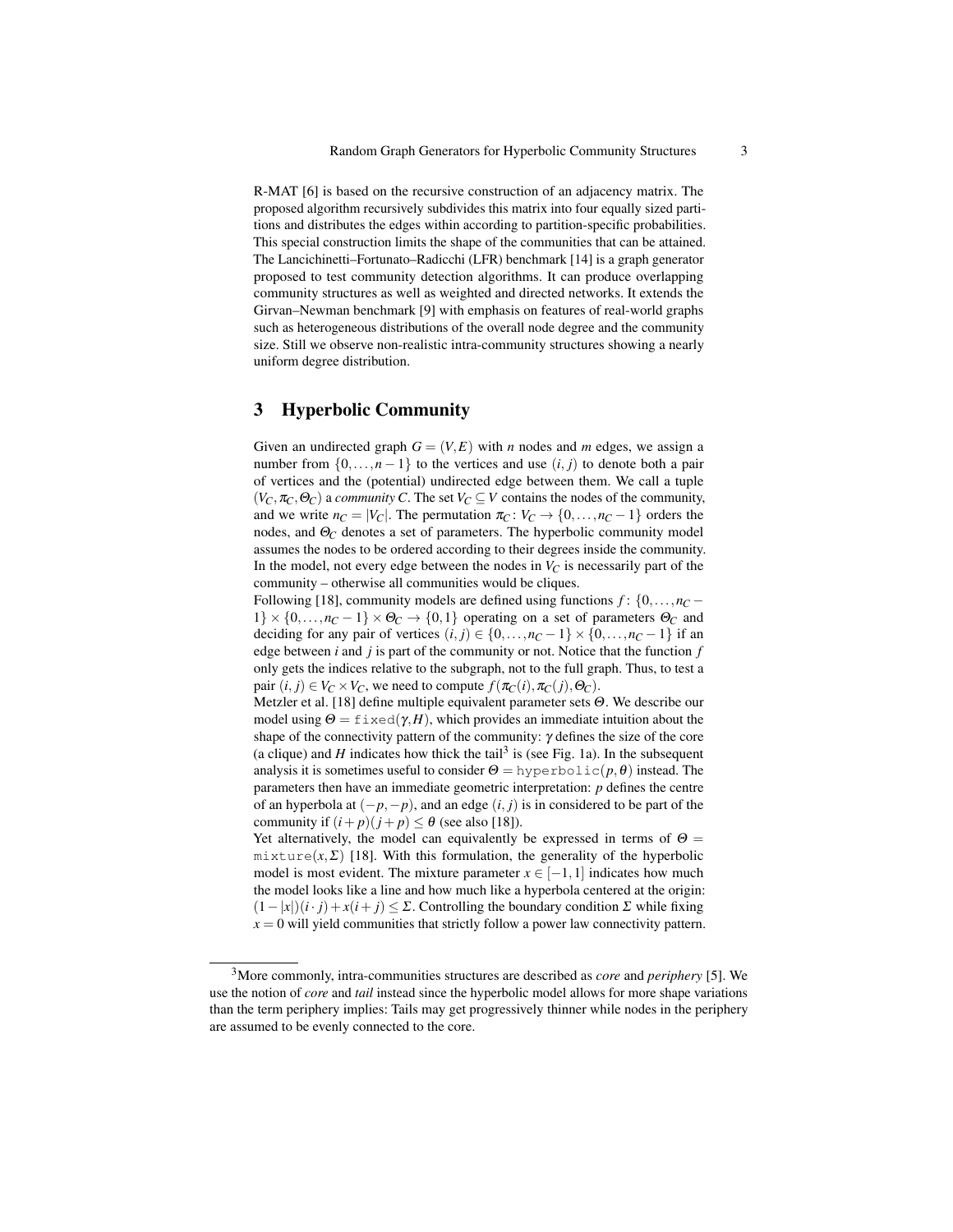#### 4 Saskia Metzler and Pauli Miettinen

**Data:** distributions  $D_{size}$ ,  $D_{\gamma}$ ,  $D_H$ , densities  $d_{inside}$ ,  $d_{outside}$ , number of communities  $k$ Result: random graph *G*

for  $i = 1 : k$  do draw size *s* from  $D_{size}$ ,  $\gamma$  from  $D_{\gamma}$ , and *H* from  $D_H$ scale γ according to *s*, and *H* according to γ make model fixed(γ, *H*) select edges to discard uniformly at random to reach *dinside* plant result into *G* apply noise *doutside* to the outside community area of *G*

return *G*

#### Algorithm 1: HYGEN algorithm

#### 4 Our Model

In this section, we propose HYGEN, the random graph generator that accounts for specific intra-community connection patterns that are frequently observed in real-world social networks [4, 18]. We first explain the construction of individual communities and then describe how a graph of multiple such communities is obtained.

To generate a single random hyperbolic community of size  $n<sub>C</sub>$ , we need to sample its core size γ, and its tail height *H* from predefined distributions. Based on observations in real-world data sets, we assume that  $\gamma$  (relative to  $n_C$ ) can be well modelled through a Normal distribution with mean  $\mu$  and variance  $\sigma^2$ , and H (as a fraction of γ) follows an Exponential distribution with a decay rate of λ. (More on the distribution functions in Section 6.) Assuming  $\mu$ ,  $\sigma^2$ , and  $\lambda$  are given, the resulting community  $C$  of size  $n<sub>C</sub>$  then perfectly follows the model defined by the sampled parameter set  $f$ ixed( $\gamma$ , *H*). Real communities however are typically inexact. We apply a uniform noise model with separate parameters *dinside* and *doutside* for edges inside and outside the community. This means that every edge from inside *C* is retained with probability *dinside*, and with probability *doutside*, edges are introduced outside the community.

With individual hyperbolic communities as building blocks HYGEN generates graphs of *k* communities, obtained sampling their sizes from the distribution of community sizes  $D_{size}$  and drawing the parameters  $\gamma$  and  $H$  for every community (see Algorithm 1). While our experiments suggest to draw from a Generalized extreme value distribution, a power law function as used in [14] is a considerable alternative.

Notice that we make the following assumptions: Noise is not only constant within each community but also the same among all communities. We model the area outside communities with a uniform density. We assume the size and shape of the communities to be uncorrelated. Communities are assumed to be non-overlapping. The time complexity of Algorithm 1 is as follows. For a community *C*, let  $E_C^P$ be the edges a "perfect" community (i.e. one with no noise) would have and let  $E^p$  be that for the full graph. Let  $E^n$  be the set of edges noise *adds* to the graph (inter and intra community). Then, drawing the parameters and adjusting them is  $O(1)$  operation, making the model takes  $O(n_C)$ , and sampling the edges to discard from the community can be done in  $O(|E_C^p|)$  [12, p. 137]. Repeated *k* times this becomes  $O(k(n_c + |E_C^p|)) = O(|V| + |E^p|)$ . This leaves the part to add the noise; to that end, we need to do sampling without replacement over a population of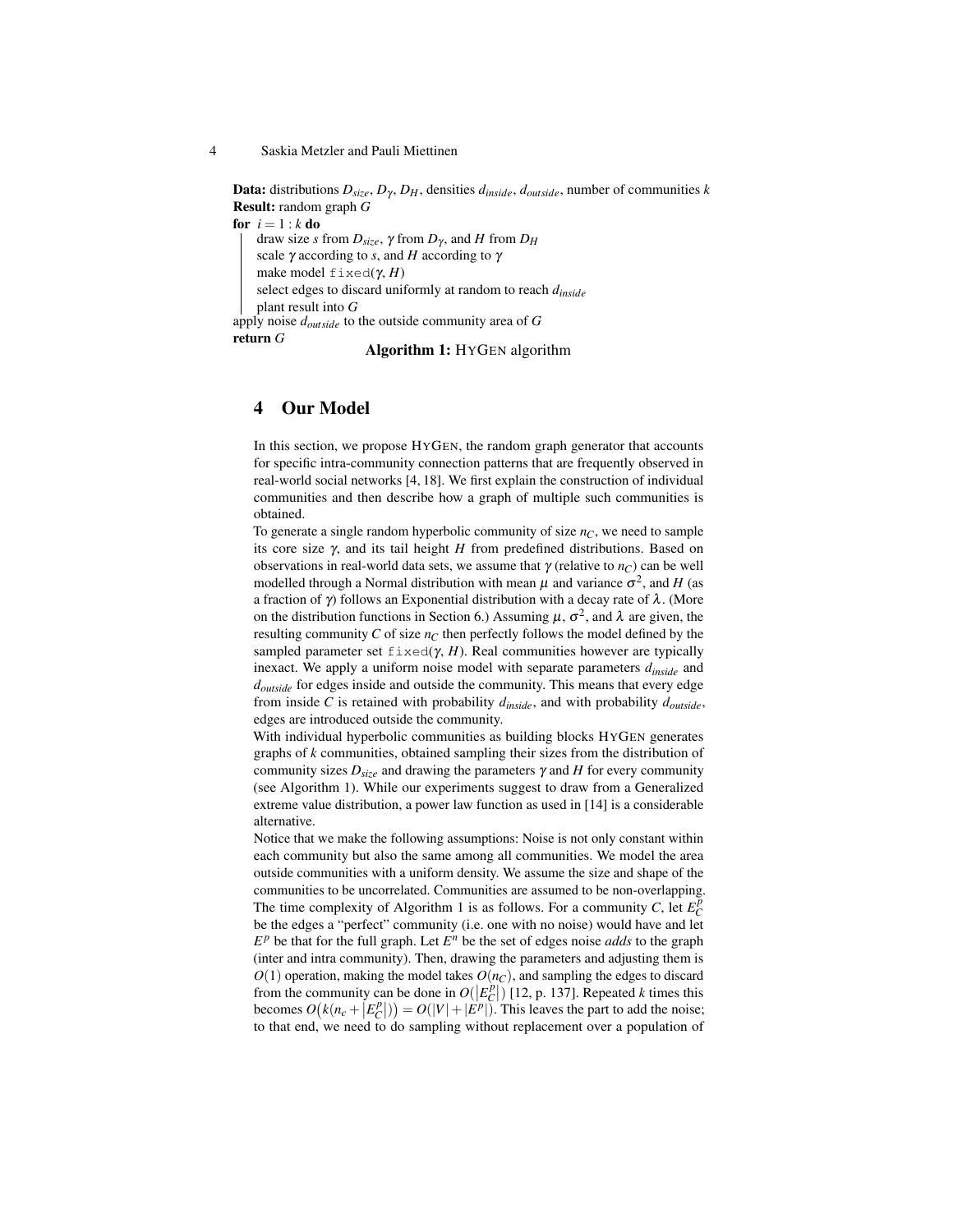$O(|V|^2 - |E_p|)$  edges, taking essentially linear time. When  $|E_p|$  and  $|E^n|$  are small compared to  $|V|^2$  (i.e. the graph is sparse), we can sample with replacement to obtain practically the same result, taking  $O(|E^n|)$  time. In total, the full running time of Algorithm 1 is  $O(|V| + |E^p| + |E^n|)$  which is only slightly more than  $O(|V|+|E|).$ 

Finally, it is worth noticing that our model can also be generalized as a *graphon* [20]. The division to communities works the same way as when modelling the stochastic block models as graphons; only the edge probability inside the communities is not uniform but rather depends on the model for the community. The modelling as a graphon facilitates the analysis of infinitely large random graphs and the convergence and concentration features of our model, but these are beyond the scope of this manuscript.

#### 5 Properties of HYGEN Random Graphs

HYGEN preserves important measures of network connectivity. The degree distribution and the clustering coefficient are frequently used to describe the connectivity patterns of networks [1]. In this section, we show that these measures are retained when generating a new graph from the parameters observed in an existing network. For a graph *G*, consisting of disjoint communities *C* that perfectly follow the hyperbolic models hyperbolic( $p$ ,  $\theta$ ) we have:

**Lemma 1.** *The degree distribution*  $d: V_C \rightarrow \{1, \ldots, n_c\}$  *of C is determined through the parameters p and* θ*.*

*Proof.* The model defines that an edge  $(i, j) \in$  hyperbolic( $p, \theta$ ) if  $(i + p)(j + j)$  $p$   $> \theta$ . This inequality can be reformulated such that

$$
j \le \theta/(i+p) - p \,. \tag{1}
$$

For every  $i \in V_C$ , the highest integer *j* that fulfils (1) is equal to the degree of node *i*, and hence  $d(i) = \max\{j \in N_C : j \leq \theta/(i+p) - p\}$  defines the degree distribution.  $\Box$ 

The more intuitive integer parameters  $H$  and  $\gamma$  that indicate the size of the core and the tail can alternatively be used in this derivation:

Corollary 1. *The degree distribution of C is determined through H and* γ*.*

This follows directly from Eqs. (7) and (8) in [18]. We show that the same also holds for the entire graph *G*.

Lemma 2. *The degree distribution of G is determined by the parameters of its hyperbolic communities.*

*Proof.* Lemma 1 applies for every community in *G*. As the communities are disjoint, we obtain the overall degree distribution choosing  $p$  and  $\theta$  according to the respective community and evaluating the inequality for index  $\pi_C(i)$  referencing the node within that community (see Section 3),

$$
d(i) = \sum_{C \in G} \max \left\{ \pi_C(j) \in V_C : \pi_C(j) \leq \theta_C / (\pi_C(i) + pc) - pc \right\} . \quad \Box \qquad (2)
$$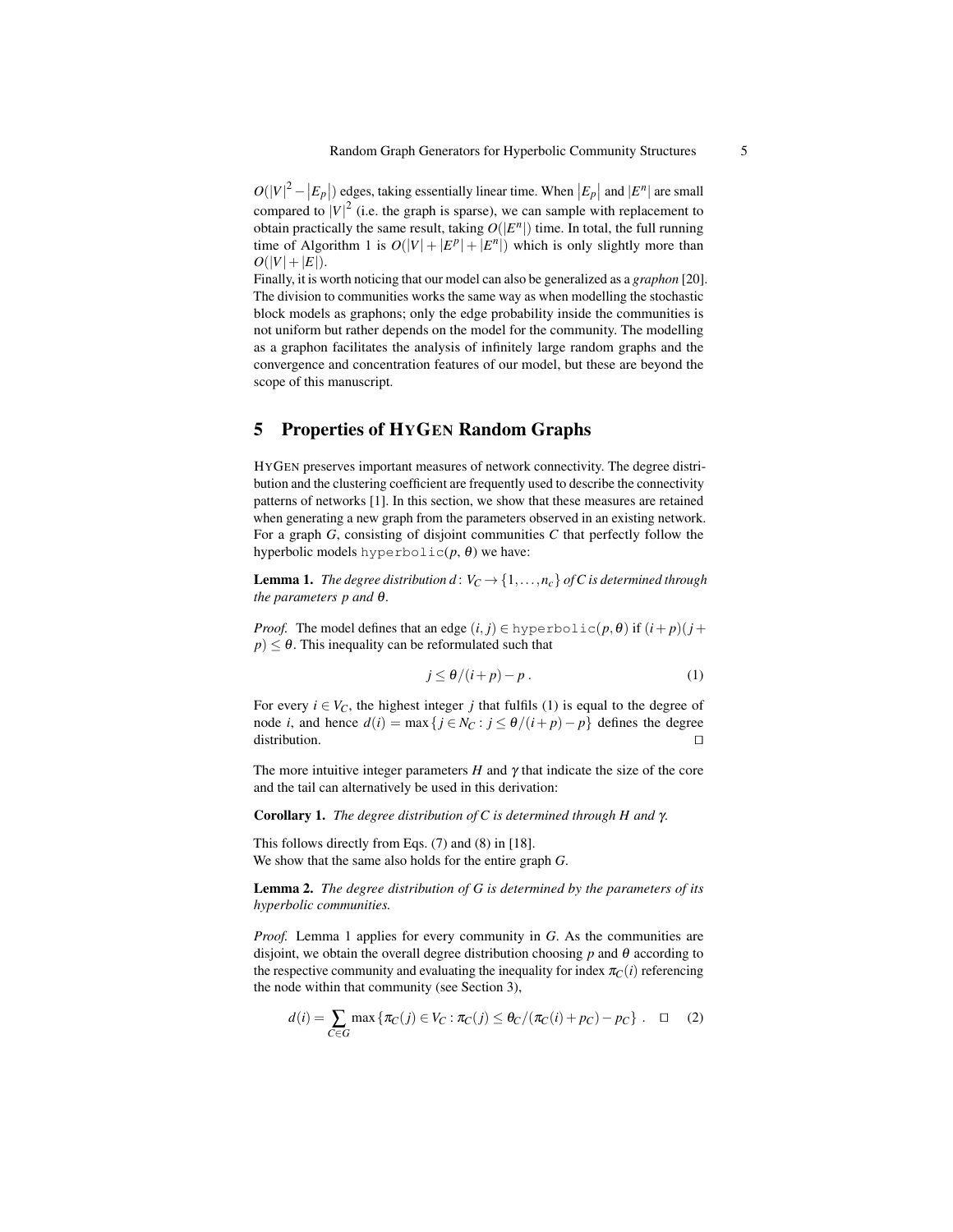#### 6 Saskia Metzler and Pauli Miettinen

In real-world data sets, the assumption of perfect hyperbolic models we made for the above result is typically not met. Although the hyperbolic model covers a variety of connectivity patterns, such as the classic power law-like structure, as well as the extremes of a star and a clique, real-world data is often noisy and the hyperbolic models only approximately describe the data. We now assess how much the error in the modelling affects the resulting degree distribution.

Suppose  $q \in [0,1]$  is the average noise of graph *G*. That is, a fraction of *q* edges are missing from inside the communities of *G* and the outside-community area has a fraction of *q* surplus edges, i.e.  $d_{outside} = q$ ,  $d_{inside} = 1 - q$ . Then, for node *i* with a unperturbed degree of  $d(i)$ , the expected degree  $\bar{d}(i)$  is

$$
\bar{d}(i) = d(i) - qd(i) + q(n - d(i)) = d(i) + q(n - 2d(i)).
$$
\n(3)

The relative degree of a node *i* is the fraction  $\alpha(i)$  of all nodes of G to which *i* is connected. Hence, the relative expected degree is  $d(i)/n = \alpha(i) + q(1-2\alpha(i))$ . Noise has the strongest effect on a node if the degree  $d(i)$  is near its limits, i.e. if  $\alpha \approx 1$  or  $\alpha \approx 0$ . For a node with  $\alpha = 0.5$ , the presence of noise on expectation will not affect the degree at all. The star pattern is an example of a graph where the degree distribution is heavily impaired when the noise factor  $q$  is high.

The clustering coefficient is also determined through the parameters of the hyperbolic models that constitute a graph *G*. Two well-known variations of the clustering coefficient exist: the global and the local [1]. While the former is the overall ratio of triangles to wedges in a graph, the latter is computed per node and denotes the fraction of triangles around a node.

Suppose *C* is a perfect hyperbolic community hyperbolic( $p, \theta$ ).

Lemma 3. *The local clustering coefficient CC<sup>i</sup> of the nodes of C is determined through p and* θ*.*

*Proof.* The local clustering coefficient for node *i* of *C* is given by

$$
CC_i = \frac{2|\{(j,h): j,h \in \Gamma(i),(j,h) \in E\}|}{d(i)(d(i)-1)},
$$
\n(4)

where  $\Gamma(i)$  denotes the set of nodes directly connected to *i*. The nominator counts twice the edges between nodes *j* and *h* that are both connected to *i*. As *C* perfectly follows hyperbolic( $p$ ,  $\theta$ ) we may use (1) to express  $\Gamma(i)$  as  $\Gamma(i) = \big\{h \in V_C$  :  $h \leq \theta/(i+p)-p\}$ . The set of edges, *E*, is  $E = \{i,j \in V_C : j \leq \theta/(i+p)-p\}$ . For the degree  $d(i)$ , used in the denominator to indicate the size of the neighbourhood, Lemma 1 applies.  $\Box$ 

To make a similar statement about the global clustering coefficient *CC*, we first need some definitions. Define the indicator function  $\chi(i, j)$  as

$$
\chi(i,j) = \begin{cases} 1 & j \le \theta/(i+p) - p \\ 0 & \text{otherwise} \end{cases}
$$
 (5)

This function returns for every pair of nodes  $i$  and  $j$  of community  $C$  whether there exists an edge between them according to hyperbolic( $p$ ,  $\theta$ ). To count the number of triangles in *C*, we define  $T(i, j, h)$ :  $\mathbb{N}_{\geq 0}^3 \to \{0, 1\}$  as

$$
T(i, j, h) = \chi(i, j) \cdot \chi(i, h) \cdot \chi(j, h) . \tag{6}
$$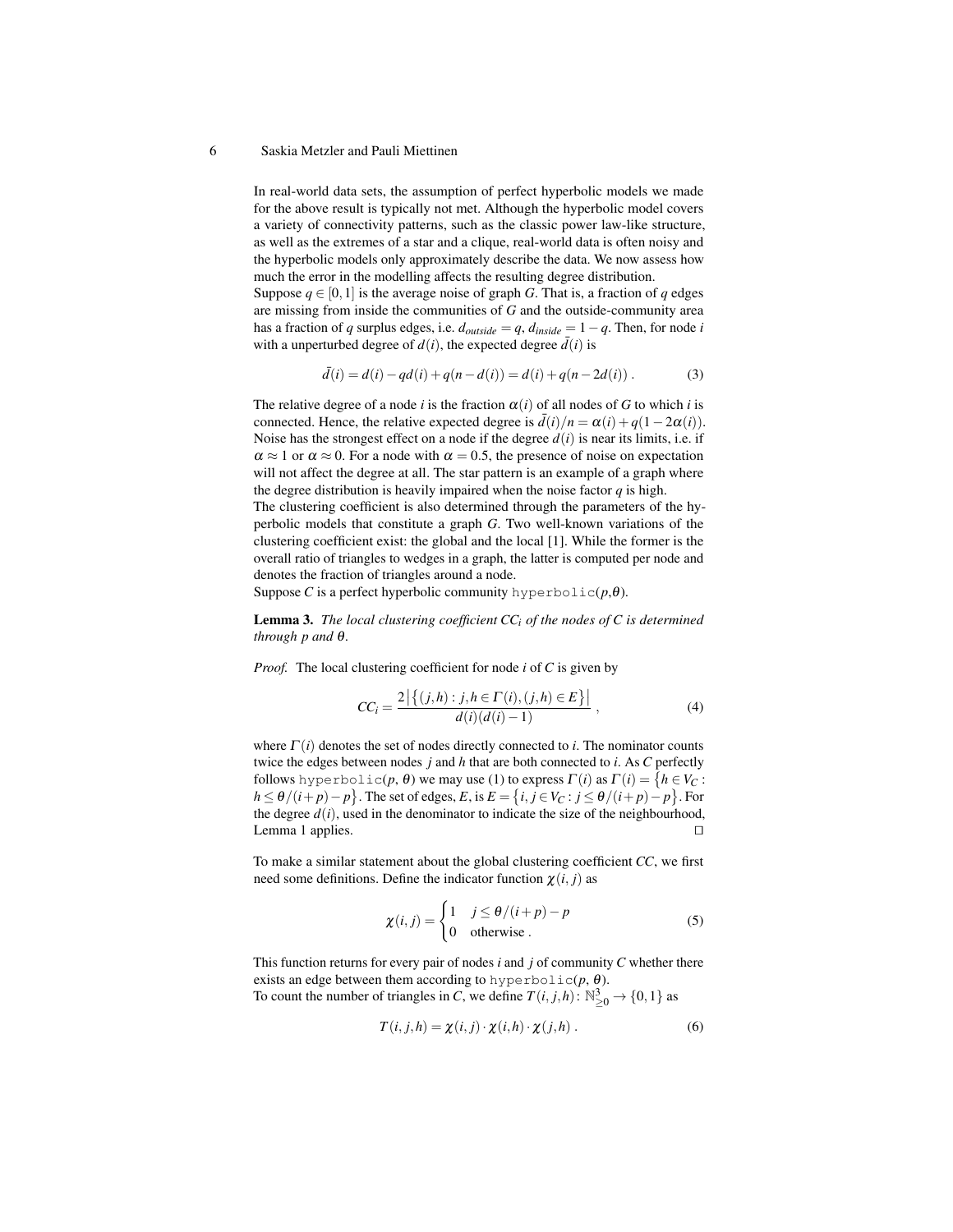$T(i, j, h)$  decides on the basis of the hyperbolic model whether a triangle exists between *i*, *j*, and *h* by checking the presence of the three possible edges. For the existence of wedges in *C*, we define  $W(i, j, h)$ :  $\mathbb{N}_{\geq 0}^3 \to \{0, 1\}$  as

$$
W(i,j,h) = (1 - \chi(i,j)) \cdot \chi(i,h) \cdot \chi(j,h) + \chi(i,j) \cdot (1 - \chi(i,h)) \cdot \chi(j,h)
$$
  
+ 
$$
\chi(i,j) \cdot \chi(i,h) \cdot (1 - \chi(j,h))
$$
 (7)

This function checks the presence of exactly two out of the three possible edges between *i*, *j*, and *h* within *C*. With these functions defined, we now show the dependency between the clustering coefficient and the hyperbolic model.

Lemma 4. *The global clustering coefficient CC of a community C is determined through p and* θ*.*

*Proof.* The global clustering coefficient of a graph is three times the number of triangles divided by the number of wedges. If *C* perfectly follows the hyperbolic model hyperbolic( $p, \theta$ ), we can use (6) to check for the presence of a triangle for every node triple  $(i, j, h)$  and  $(7)$  to check for the presence of a wedge. Thus, we compute

$$
CC = \frac{3\sum_{i=0}^{n-1} \sum_{j=i+1}^{n-1} \sum_{h=j+1}^{n-1} T(i,j,h)}{\sum_{i=0}^{n-1} \sum_{j=i+1}^{n-1} \sum_{h=j+1}^{n-1} W(i,j,h)}.
$$
 (8)

We could compute the number of triangles with only a single sweep over the nodes: there are  $\binom{\gamma+1}{3}$  triangles in the core, and every *i* with  $d(i) \ge 2$  adds  $\binom{d(i)}{2}$  more triangles because it only has connections to the core. To the best of our knowledge, there is no similar expression to determine the number of wedges.

Lemma 5. *The local and global clustering coefficient of G are determined through the parameters of the hyperbolic communities of G.*

*Proof.* For a graph *G* consisting of multiple disjoint hyperbolic communities, the clustering coefficients behave analogously.  $T(i, j, h)$  and  $W(i, j, h)$  need to be evaluated with respect to the community of the nodes. They must yield 0 in case *i*, *j*, and *h* belong to different communities and use the community specific parameters  $p_C$  and  $\theta_C$  to evaluate  $1_C$  otherwise.

It is not trivial to analyse the effects of noise to the clustering coefficient. Triangles or wedges from the inside-community area disappear, and new ones get introduced involving the outside-community area. Given the overall density of a graph, the expected number of triangles or wedges is derivable, but integrating the specific intra-community structure into this expectation remains an open problem.

#### 6 Empirical Parameter Distributions for HYGEN

In this section we detail how we obtained the suggested parameter distributions. We use four networks with community information from the Stanford Large Network Dataset collection [17]: Amazon, DBLP, Friendster, and YouTube. We draw a sample of 500 communities of size between 100 and 1000 nodes and compute the hyperbolic models for each community individually. This yields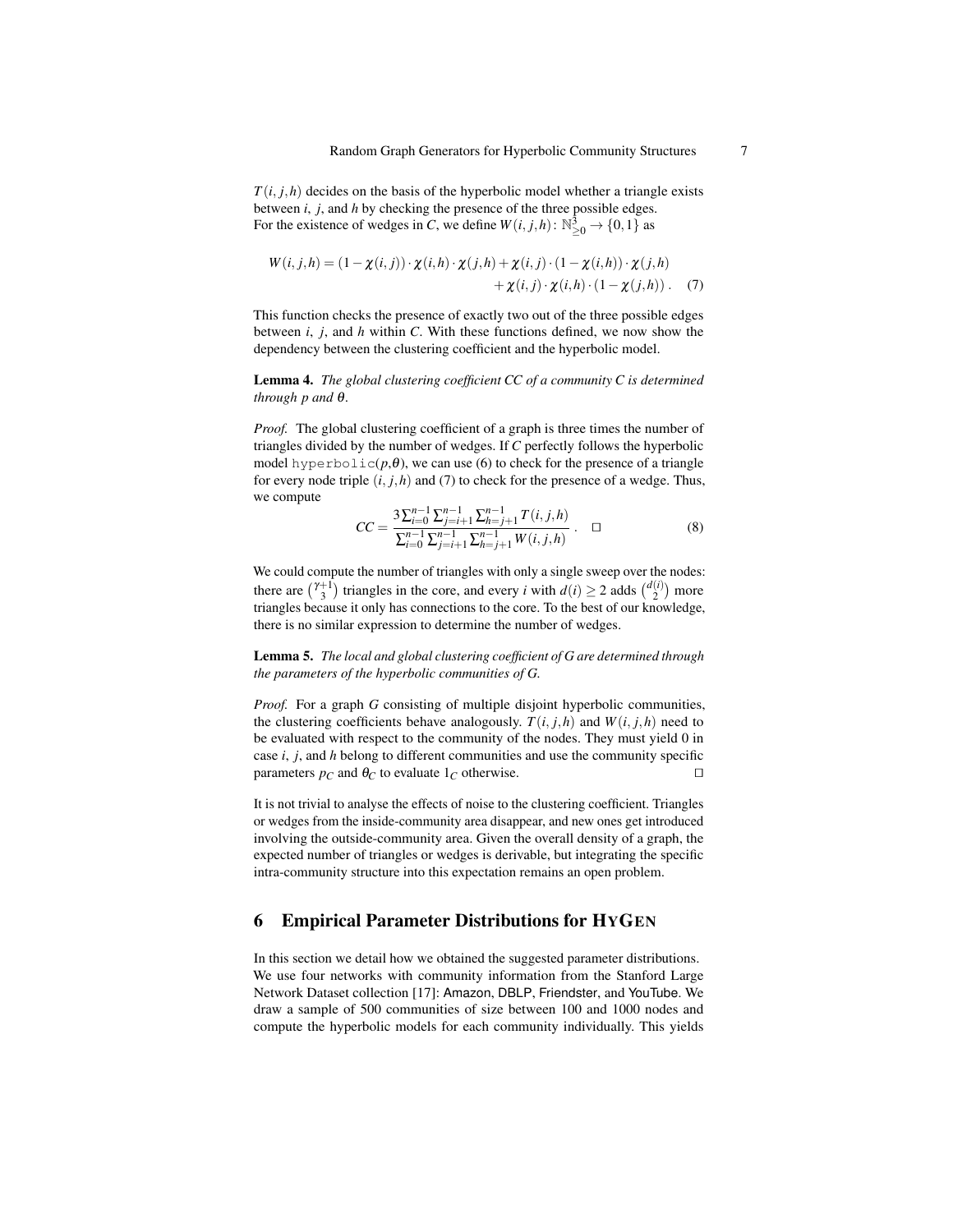

Fig. 2: Fitting quality of the tested distribution functions compared to that of the chosen distribution for each observed parameter in each dataset.

empirical distributions of  $γ$ , *H*, and the (truncated) community size *n<sub>C</sub>*. Note that the YouTube network has only 129 communities of the respective size.

For each of the empirical distributions for γ, *H*, and  $n<sub>C</sub>$ , we fit a variety of distribution functions (Generalized extreme value, Inverse Gaussian, Birnbaum–Saunders, Exponential, log-Normal, log-Logistic, Gamma, Rayleigh, Weibull, Nakagami, Rician, Normal, Logistic, Extreme value, *t*-location-scale). Not every distribution is applicable for each of the parameters. While the observed γs look normally distributed, *H* and the community size show an exponential behaviour. Nevertheless, we evaluate the fitting quality in terms of negative log-likelihood (LL) for each possible distribution.

As we optimize the parameters of the distribution functions to explain the empirical observations, we notice that many of the compared distribution functions yield a similar shape. We compare the fit quality of the distribution we choose to that of every other possible distribution function. To do so, we subtract the negative LL of the chosen distribution from the negative LL of the remaining distributions. The results are summarized as boxplots in Fig. 2 for each data set. A value of 0 indicates similar quality. Higher values indicate that the chosen distribution function is a better fit, and lower values that another distribution fits the observations better. For the empirical distributions of  $\gamma$ , we decide to propose the Normal distribution as a good description across the studied datasets. In terms of fit quality compared to the other distribution functions, this seems to be a favourable choice for the four datasets. The empirical distributions of the parameter *H* show more variation in their shape, their clear commonality is that thin tails are much more frequent than thick ones. Deriving the exact shape of the parameter distributions given these samples appears challenging. As Fig. 2b indicates, the distribution functions fit the data with varying quality. We choose to represent *H* by an Exponential function, but dependent on the data set there might be better options. For the community size, the Generalized extreme value distribution (GEV) yields the best fit in terms of LL for every dataset (see Fig. 2c).

# 7 HYGEN Graphs from Known Distributions

While graphs modelled after empirical observations are potentially more realistic, HYGEN can also be used to construct random graphs from pre-defined parameter distributions.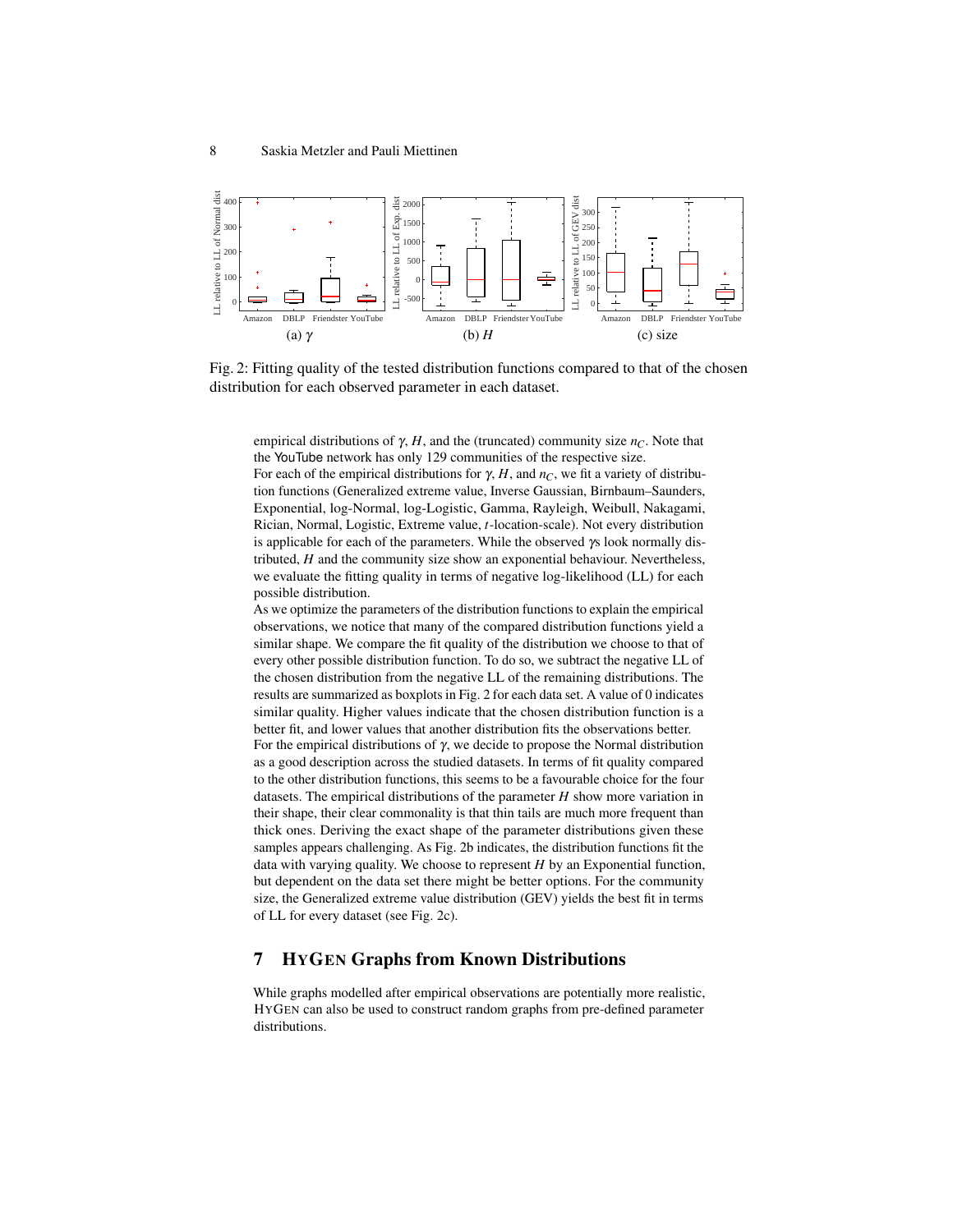Suppose we aim to generate random graphs where the communities show a power law connectivity. This task might not seem not easily expressible in terms of  $\gamma$ and *H*, in particular because they are modelled independently. Recall that the hyperbolic model can be expressed with several equivalent formulations (see Section 3). If we express the model in terms of mixture( $x, \Sigma$ ) an immediate solution is obvious: *x* becomes fixed to constantly 0 and only the distribution of the boundary condition  $\Sigma$  needs to be supplied, for instance in form of a Normal distribution.

Generating clique-like connectivity within the communities is as easy as setting γ and *H* constantly to their maximum, i.e. 100 % of the size of the community. Notice that the same result could however be achieved with less modelling effort.

# 8 Stability of the Graph Generation

With our analysis on real-world data, we demonstrate two contrasting aspects: here, we show how well HYGEN-generated graphs adapt to the characteristic distributions of these networks; in Section 9, we show that the graph generation procedure introduces enough randomness such that the resulting graph differs from its template.

To test HYGEN on real-world data sets<sup>4</sup>, we fit distributions to the observed parameter distributions from every data set described in Section 6. With the obtained distribution functions we use HYGEN to generate new random graphs. On these new graphs, we compute the best hyperbolic model of each community. For comparison, we also evaluate the performance of LFR and DC-SBM on the task of generating graphs with hyperbolic communities. While LFR-generated graphs, like graphs from HYGEN, are equipped with ground-truth community information, the DC-SBM implementation<sup>5</sup> only derives the information about communities in the model fitting step. Hence, for this comparison we assume that DC-SBM correctly recovers communities in the graphs it has generated.

Fig. 3 shows boxplots of the empirical distributions of γ, *H*, and the community size in comparison to the distributions obtained after computing hyperbolic models on the results of HYGEN, LFR, and DC-SBM. Notice that 100 times as many random communities where drawn than what was in the input data, i.e. 12 900 communities for YouTube and 50 000 for the other datasets. For performance reasons, DC-SBM generated only one graph with 100 communities for every data set.

We observe a good resemblance of the median γs between the original and the HYGEN-generated graphs. For *H*, we observe mostly similar-looking distributions for the original communities and the HYGEN-generated ones. HYGEN however shows a tendency to produce communities with exceptionally thick tails. For the community size, Fig. 3c indicates, that although the medians of the generated graphs match the original, we have slightly less of the larger communities in the HYGEN-generated graphs. This is likely a result of the way we interpret the empirically observed distributions.

In the median, the shape of the communities LFR generates is quite accurate for the core size  $\gamma$ , however more communities with exceptionally large cores can be

<sup>4</sup>Our code: http://cs.uef.fi/∼pauli/hybobo/rgg

<sup>5</sup>https://github.com/ntamas/blockmodel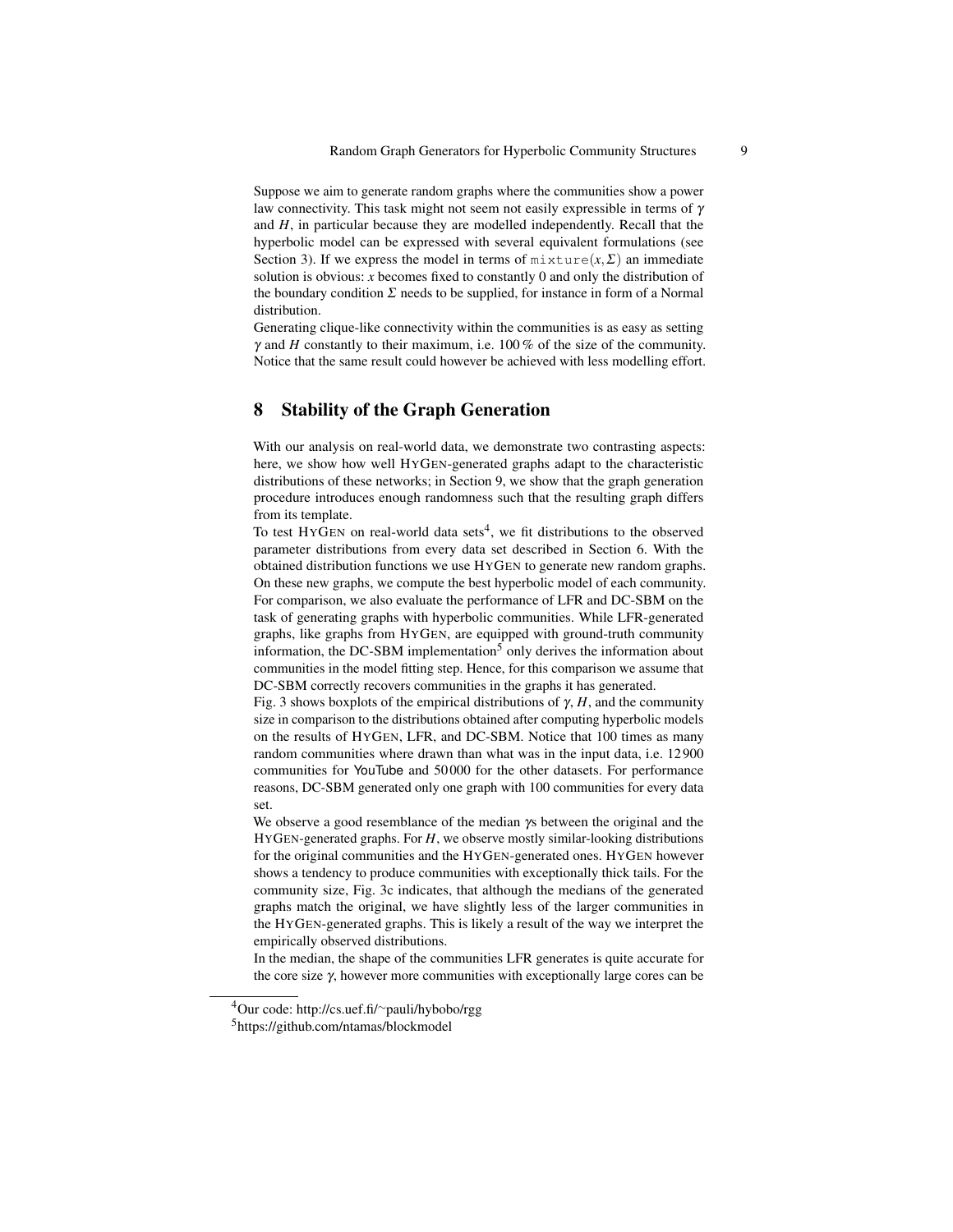

Fig. 3: Distributions of parameters in generated graphs compared to original data. *H* and γ are obtained after fitting hyperbolic models.

observed than in the original data.The height *H* of the tails is often overestimated. Community sizes are much smaller than in the empirical observation.

DC-SBM produces communities with thicker cores than originally observed, while the tail heights are underestimated, except in YouTube. Conversely, apart from YouTube, communities get much larger than originally observed, indicating that our assumption that DC-SBM correctly recovers communities in the graphs it generated may not hold. (Results for Friendster did not compute within a week.)

# 9 Randomness of the Generated Graphs

From the comparison of the parameter distributions of the original graphs and the generated graphs, we can conclude that their hyperbolic structure is similar. This however would also hold for an identical copy of the original graph. To assess whether the structurally similar graphs are also reasonably different to the original, we study their conditional entropy.

The conditional entropy  $\mathcal{H}(Y|X)$  quantifies the amount of information needed to describe the outcome of a discrete random variable *Y* provided the discrete random variable *X* is known. The result is  $\mathcal{H}(Y|X) = 0$  if *Y* is completely determined by *X*, and  $\mathcal{H}(Y|X) = \mathcal{H}(Y)$  if and only if *Y* and *X* are independent [7]. As we are interested in the relative amount of dependency of *Y* given *X*, we scale  $\mathcal{H}(Y|X)$ by  $\mathcal{H}(Y)$  to obtain a value within [0, 1]. We define the relative conditional entropy as  $\mathcal{H}_{rel}(Y|X) = \mathcal{H}(Y|X)/\mathcal{H}(Y)$ . Since the graphs to compare are binary,  $\mathcal{X} =$  $\mathscr{Y} = \{0,1\}$ . To interpret them as random variables *X* and *Y*, we vectorize the upper triangular of the adjacency matrices after ordering the nodes by their degree.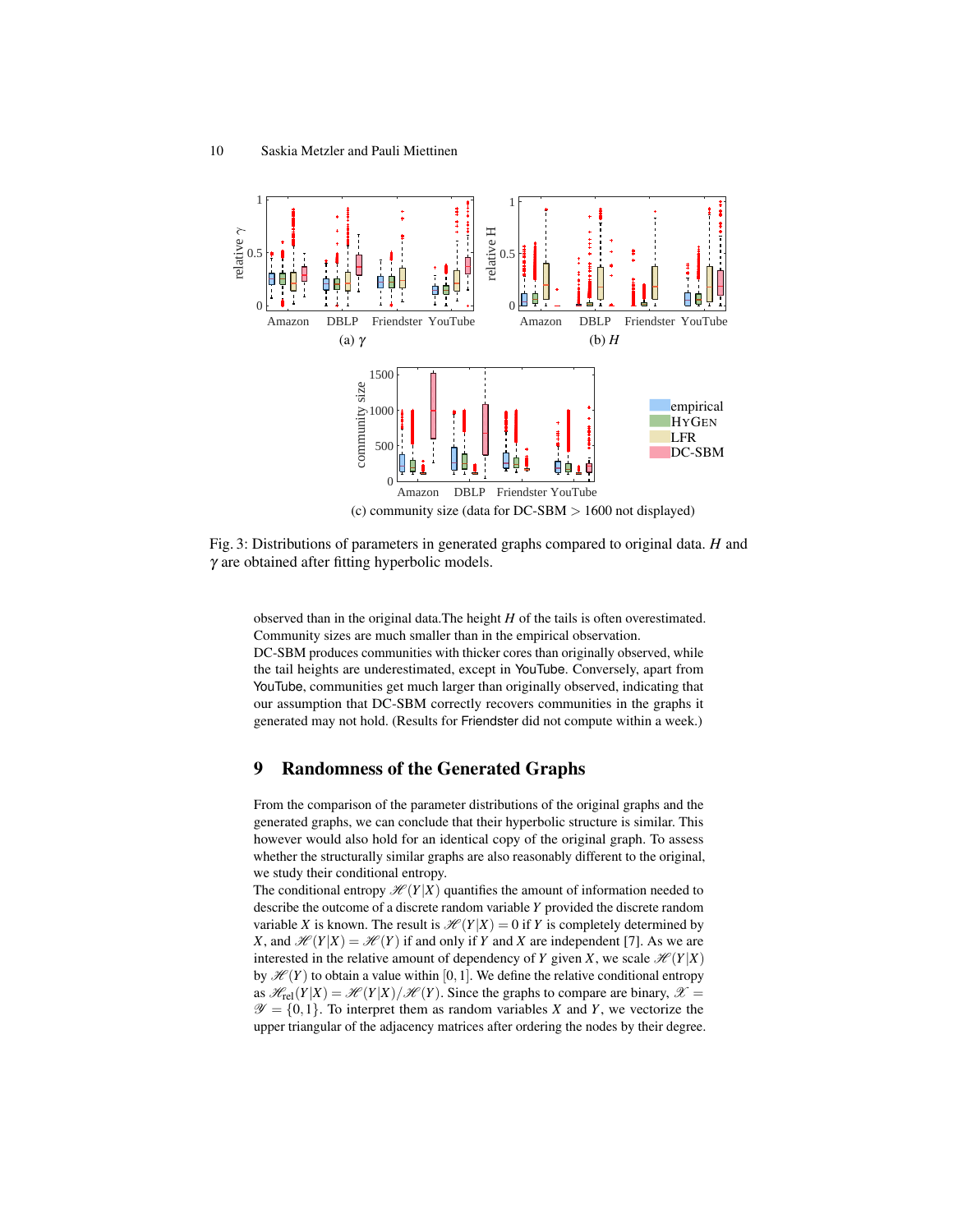To compute  $\mathcal{H}_{rel}(Y|X)$ , we generate 100 random graphs from the observed parameters of each dataset keeping the distribution of community sizes identical to the original graph to ensure that the resulting sample is of the same size. We compute  $\mathcal{H}_{rel}(Y|X)$  per community rather than for each entire generated graph for two reasons: First, the sizes of the communities are fixed for this experiment, which introduces an artificial amount of determinism that could bias the measurement. Second, from the original graphs, we sampled communities but their context is not maintained (in particular because we assume non-overlapping communities). Thus we would compare the inter-community structure of the original graph to uniformly at random distributed edges in the generated graphs. As our modelling focuses entirely on the intra-community structure, this comparison seems futile. We obtain the following average relative conditional entropies over all the communities and all the samples: Amazon 0.996, DBLP 0.996, Friendster 0.990, YouTube 0.963 (standard deviations are within the displayed precision). This result indicates that the amount of determinism of the generated communities given the original is very small. Thus, we conclude that HYGEN generates structurally similar random graphs that still exhibit non-determinism compared to their template.

## 10 Conclusions

We have introduced the random graph generator HYGEN. Our results indicate that this generator is able to produce realistic intra-community structure, unlike the state-of-the-art methods. Despite simplifying assumptions, such as nonoverlapping communities and a uniform noise model, HYGEN is a step towards more realistic random graph generators.

To further improve the modelling, important future work encompasses to handle overlapping communities as well as to offer more realistic noise models. While our current noise model assumes the average of the observed noise evenly for all communities, the examined data sets show evidence that noise is correlated with community size. Hence modelling noise in a more adjusted way could result in even more accurate models. In addition, while we estimate core sizes of communities precisely, covering in particular thin tails of them with higher accuracy could yield further improvement.

HYGEN has its obvious use for testing community detection algorithms. It can generate realistic graphs equipped with reliable labelling of the communities. Besides this, HYGEN might serve as an anonymization tool to study the structure of social networks without revealing the participants identities.

## References

- 1. Aggarwal, C.C., Wang, H. (eds.): Managing and Mining Graph Data. Springer, New York (2010)
- 2. Alba, R.D., Moore, G.: Elite social circles. Sociol. Methods Res. 7(2), 167– 188 (1978)
- 3. Albert, R., Barabási, A.L.: Statistical mechanics of complex networks. Rev. Mod. Phys 74, 47–97 (2002)
- 4. Araujo, M., Günnemann, S., Mateos, G., Faloutsos, C.: Beyond blocks: Hyperbolic community detection. In: ECMLPKDD '14, pp. 50–65 (2014)